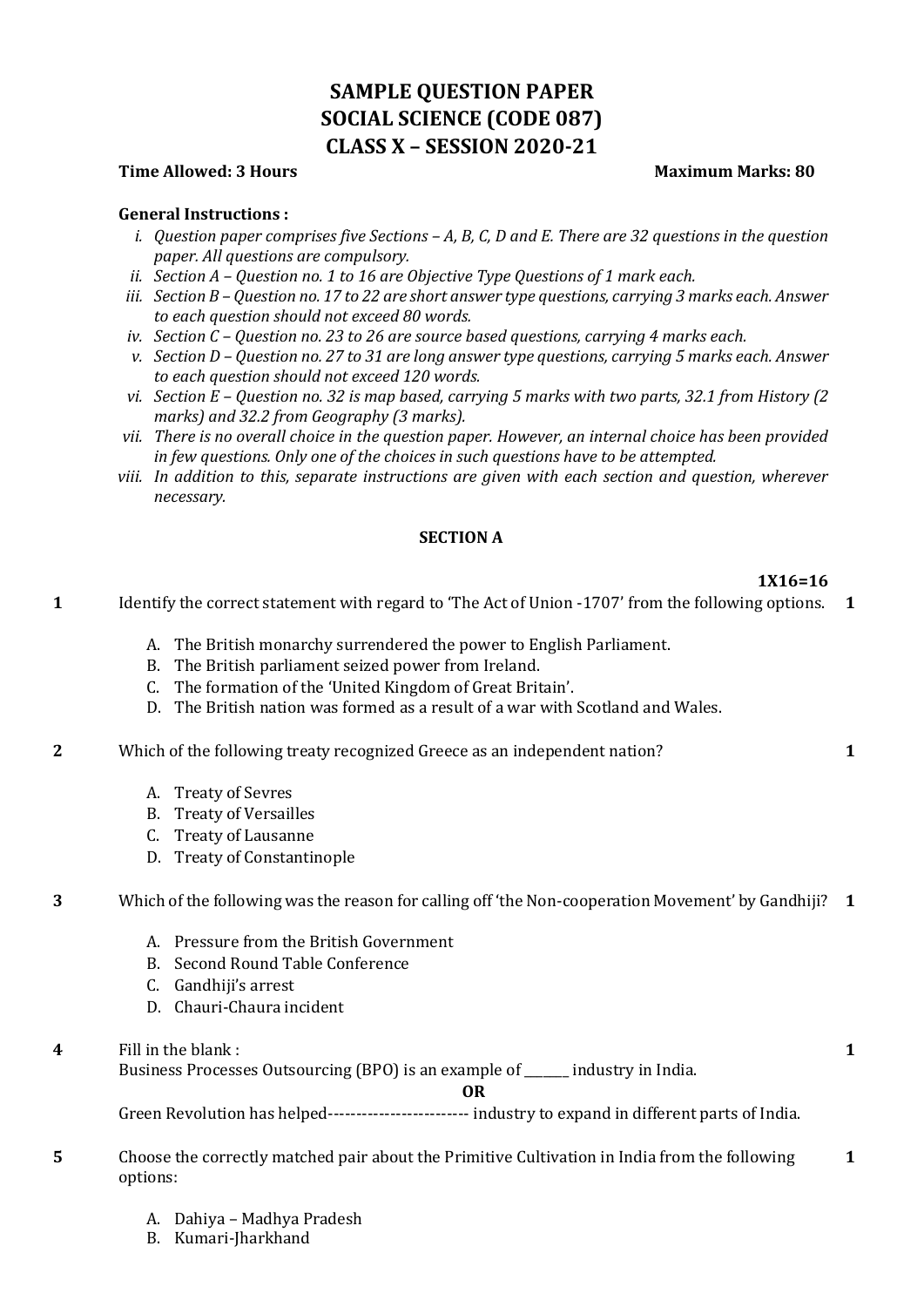- C. Khil -Andhra Pradesh
- D. Koman- Karnataka
- **6** Fill in the blank-

Barley: Rabi crop, cotton: kharif, \_\_\_\_\_\_\_\_\_\_\_\_\_\_\_\_\_: zaid crop.

- A. Wheat
- B. Mustard
- C. Soya bean
- D. Cucumber
- **7** Identify the soil with the help of the following features. **1** ÷ Red to brown in colour  $\frac{1}{2}$  Sandy in texture and saline in nature  $\leftarrow$  Lacks humus and moisture **8** A type of millet rich in iron, calcium, other micro nutrients and roughage is **1** A. Bajra B. Rajma C. Jowar D. Ragi **9** Population of Sri Lankan Tamils is concentrated in \_\_\_\_\_\_\_\_\_\_\_\_ region of Sri Lanka. **1** A. North and South B. North and East C. East and West **D.** South and East **10** Define Majoritarianism. **1 OR** Define Ethnicity.

**1**

**1**

**1**

**11** Which administrative authority legislates on Residuary subjects?

**OR**

Which administrative authority legislates on Union list?

**12** Read the given data and find out which country has most equitable distribution of income.

| Countries | Monthly Income of Citizens in four countries in 2018 |            |             |            |           |         |  |
|-----------|------------------------------------------------------|------------|-------------|------------|-----------|---------|--|
|           | Citizen I                                            | Citizen II | Citizen III | Citizen IV | Citizen V | Average |  |
| Country A | 10500                                                | 11200      | 10800       | 11000      | 10700     | 10,840  |  |
| Country B | 600                                                  | 5000       | 600         | 600        | 600       | 1,480   |  |
| Country C | 550                                                  | 10500      | 400         | 7500       | 2000      | 4,190   |  |
| Country D | 800                                                  | 4800       | 700         | 5000       | 750       | 2,410   |  |

- a. Country A
- b. Country B
- c. Country C
- d. Country D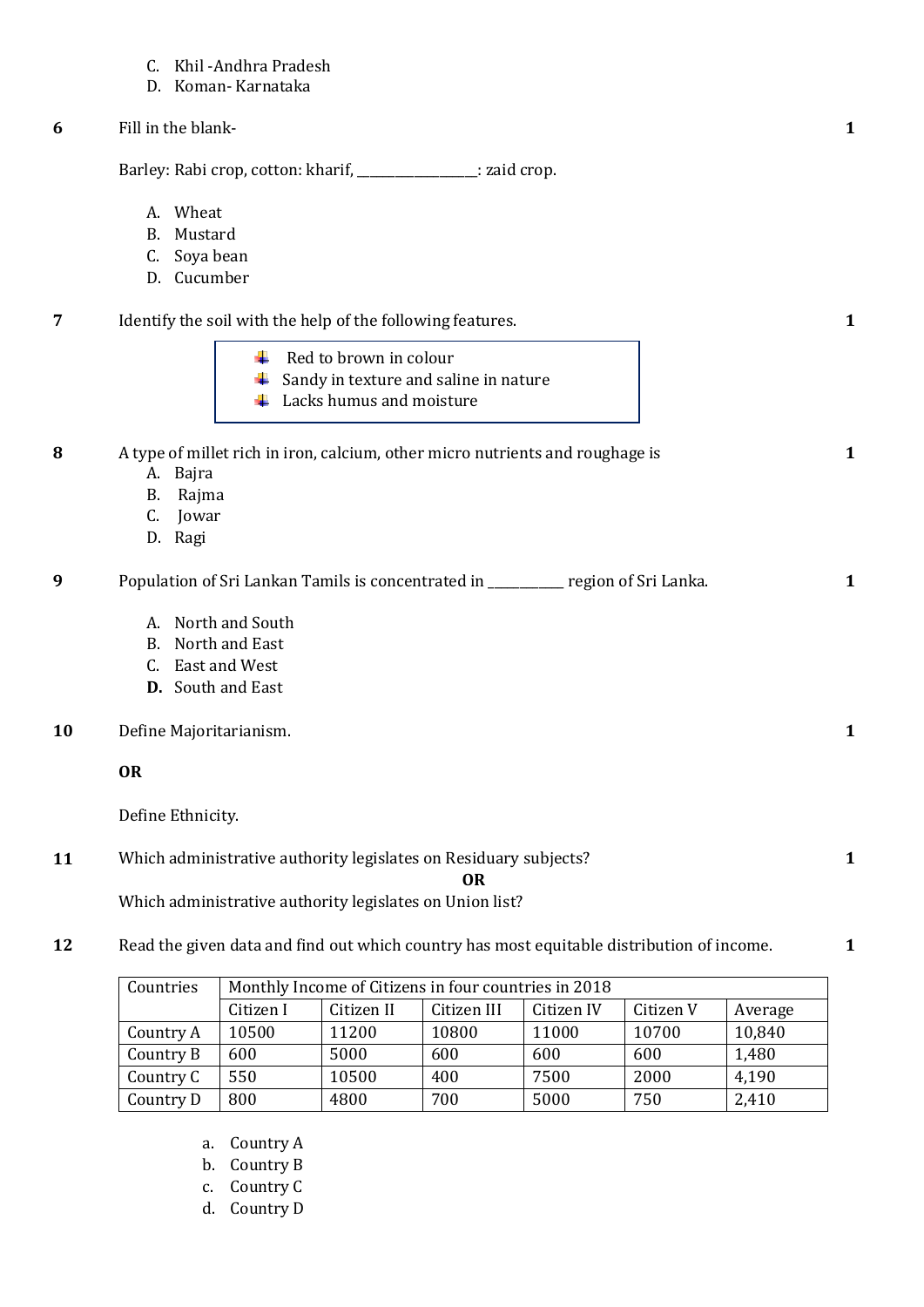**13** Read the information given below and select the correct option -

Mohan is an agricultural labourer. There are several months in a year when he has no work and needs credit to meet his daily expenses. He depends upon his employer, the landowner for credit who charges an interest rate of 5 per cent per month. Mohan repays the money by working physically for the landowner on his farmland.

Over the years his debt will –

- A. **Increase** because of increasing interest and non-payment of monthly amount
- B. **Remain constant** as he is working for the employer but is repaying less
- C. **Reduce** as amount equivalent to his salary is being counted as monthly repayment
- D. **Be totally repaid** as he is repaying the debt in the form of physical labour

#### **OR**

Most of the agricultural labourers like Mohan depend upon loans from informal sector. Which of the following statements about this sector is correct –

- A. There are govt. bodies to supervise informal sector
- B. Money lenders ask for a reasonable rate of interest
- C. Cost of informal loans to the borrower is quite high
- D. Money lenders use fair means to get their money back
- **14** Which one of the following options describe 'Collateral'?
	- A. Double coincidence of wants
	- B. Certain products for barter
	- C. Trade in barter
	- D. Asset as guarantee for loan

**15** Read the given statements in context of 'globalization' and choose the correct option **-**

- A. It is the only way for economic development of the country
- B. Interlinks only production based activities in dispersed locations in the world
- C. It has always given only positive results in all the countries
- D. Leads to spread of technology, cultures and diseases from a region to another
- **16** In the question given below, there are two statements marked as Assertion (A) and Reason ®. Read **1** the statements and chose the correct option:

**Assertion (A**): Different people have different development goals. **Reason ®**: People want freedom, equality, security and respect

Options:

- a. Both A and R are true and R is the correct explanation of A.
- b. Both A and R are true but R is not the correct explanation of A.
- c. A is true but R is false.
- d. A is false but R is true.

#### **SECTION B**

**17** Why did Gandhiji start Non-Cooperation Movement? Explain. **3**

**1**

**1**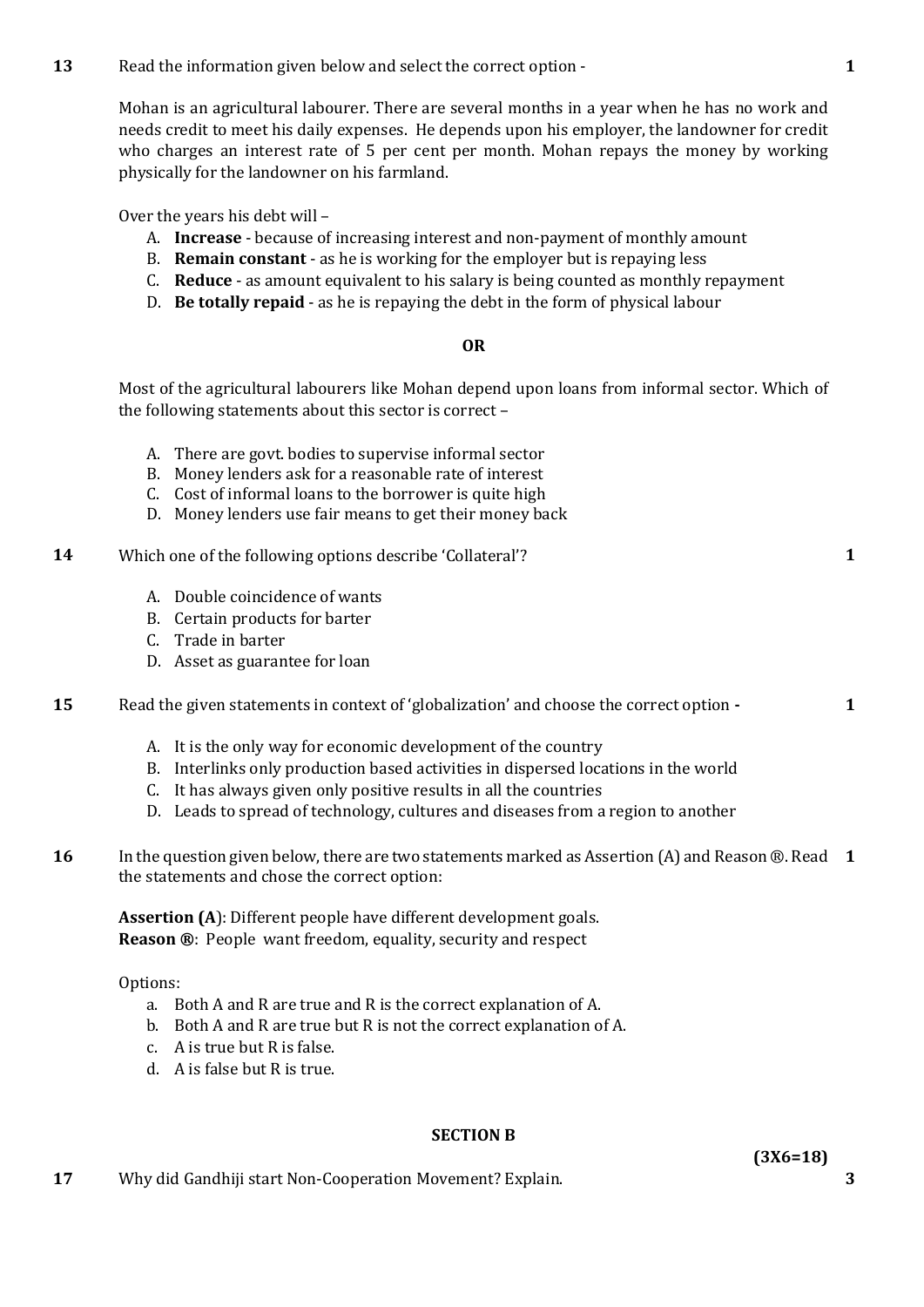**18** Explain the measures and practices introduced by the French revolutionaries to create a sense of **3** collective identity amongst the French people.

*OR* 

"Like Germany, Italy too had a long history of political fragmentation". Explain**.**

- **19** Suggest and explain any three ways to protect land from degradation in various states of India. **3**
- **20** Describe any three steps taken by the government towards decentralization in the year 1992. *OR* **3**

Describe any three federal features of Indian democracy.

- **21** Imagine yourself to be XYZ, a member of a women Self- Help Group. Analyse the ways through **3** which your group provides loan to the members.
- **22** 'The issue of sustainability is important for development.' Examine the statement. **3**

#### **SECTION C**

#### **(4x4=16) 4**

# **23 Read the source given below and answer the questions that follows:**

Following the defeat of Napoleon in 1815, European governments were driven by a spirit of conservatism. Conservatives believed that established, traditional institutions of state and society – like the monarchy, the Church, social hierarchies, property and the family –should be preserved. Most conservatives, however, did not propose a return to the society of pre-revolutionary days. Rather, they realised, from the changes initiated by Napoleon, that modernisation could in fact strengthen traditional institutions like the monarchy. It could make state power more effective and stronger. A modern army, an efficient bureaucracy, a dynamic economy, the abolition of feudalism and serfdom could strengthen the autocratic monarchies of Europe. In 1815, representatives of the European powers who had collectively defeated Napoleon, met at Vienna to draw up a settlement for Europe. The Congress was hosted by the Austrian Chancellor Duke Metternich. The delegates drew up the Treaty of Vienna of 1815 with the object of undoing most of the changes that had come about in Europe during the Napoleonic wars. The Bourbon dynasty, which had been deposed during the French Revolution, was restored to power, and France lost the territories it had annexed under Napoleon. A series of states were set up on the boundaries of France to prevent French expansion in future.

# **Answer the following MCQs by choosing the most appropriate option**

**23.1** Which of the following statements correctly describes about European conservative ideology**?** 

- **(1)**
	- A. Preservation of believes introduced by Napoleon
	- B. Preservation of two sects of Christianity
	- C. Preservation of socialist ideology in economic sphere
	- D. Preservation of traditionalist beliefs in state and society

**23.2** Identify the purpose to convene the Vienna of Congress in 1815 from the following options?

(1)

- A. To declare competition of German unification
- B. To restore conservative regime in Europe
- C. To declare war against France
- D. To start the process of Italian Unification
- 23. 3. What did conservatives focus on at the Congress of Vienna? Select the appropriate option.(1)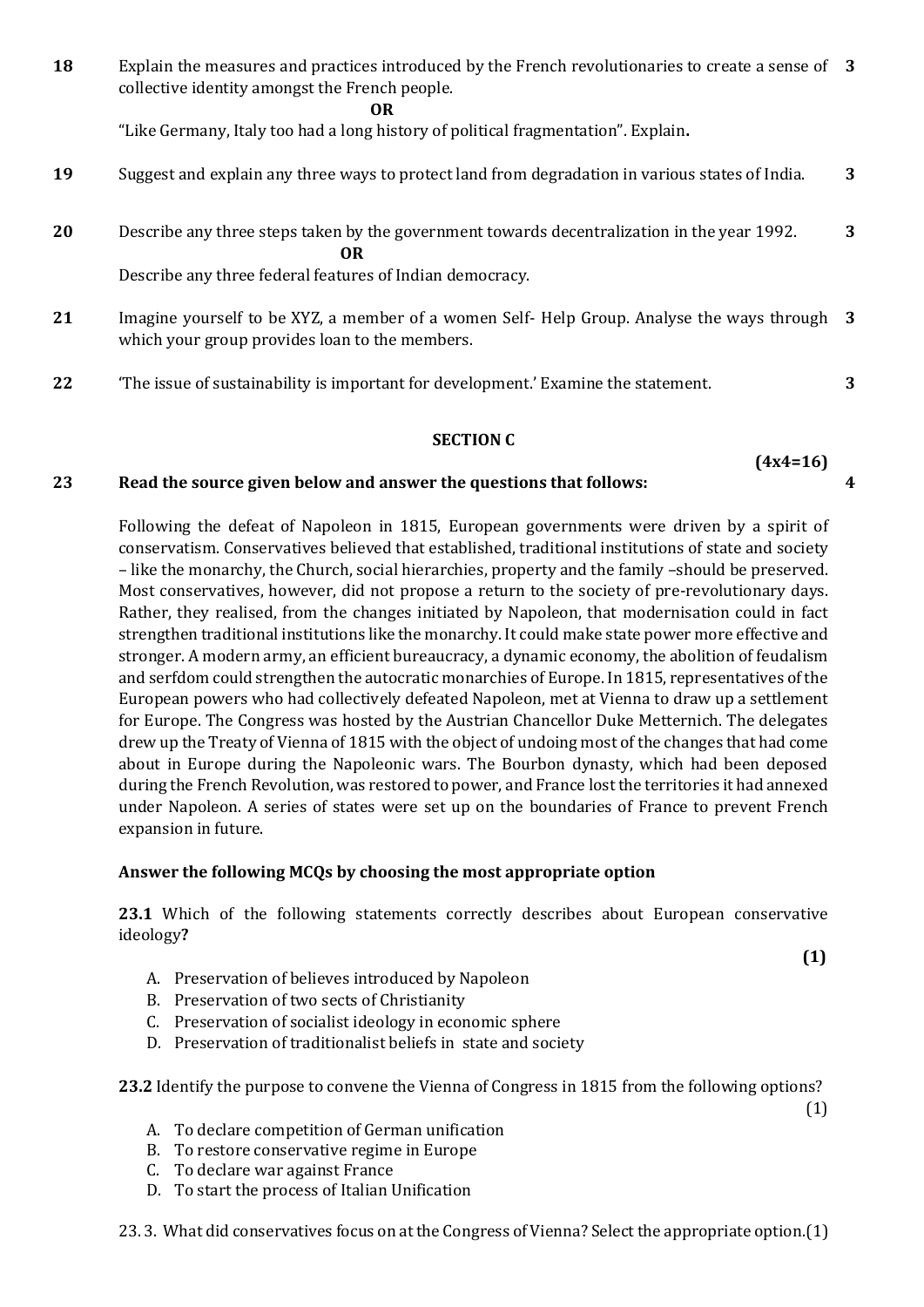- A. To re-establish peace and stability in Europe
- B. To establish socialism in Europe
- C. To introduce democracy in France
- D. To set up a new Parliament in Austria

# 23.4 How did the Congress of Vienna ensure peace in Europe? Select the appropriate option. (1)

**4**

- A. With the restoration of Bourbon Dynasty
- B. Austria was not given the control of Northern Italy
- C. Laying out a balance of power between all the great powers in Europe
- D. By giving power to the German confederation

# **24 Read the text given below and answer the following questions.**

Manufacturing industries not only help in modernising agriculture, which forms the backbone of our economy, they also reduce the heavy dependence of people on agricultural income by providing them jobs in secondary and tertiary sectors. Industrial development is a precondition for eradication of unemployment and poverty from our country. This was the main philosophy behind public sector industries and joint sector ventures in India. It was also aimed at bringing down regional disparities by establishing industries in tribal and backward areas. Export of manufactured goods expands trade and commerce, and brings in much needed foreign exchange. Countries that transform their raw materials into a wide variety of finished goods of higher value are prosperous. India's prosperity lies in increasing and diversifying its manufacturing industries as quickly as possible. Agriculture and industry are not exclusive of each other. They move hand in hand. For instance, the agro-industries in India have given a major boost to agriculture by raising its productivity.

# **Answer the following MCQs by choosing the most appropriate option**

24.1. Manufacturing industries fall in \_\_\_\_\_\_\_ and agriculture in \_\_\_\_\_\_\_\_\_. (1)

- A. Primary, Secondary Sector
- B. Secondary, Tertiary Sector
- C. Primary, Tertiary Sector
- D. Secondary, Primary Sector

24.2. Manufacturing provides job opportunities to reduce dependence on agriculture. Identify which sector the following jobs belong to  $-$  (1)

| Jobs created or promoted by manufacturing<br><i>industries</i> | <b>Sector</b> |
|----------------------------------------------------------------|---------------|
| <b>Garment production</b><br>a.                                | 1.Primary     |
| b. Research & Development                                      | 2.Tertiary    |
| <b>Banking</b><br>$C_{1}$                                      | 3. Secondary  |
| Mining<br>d.                                                   | 4.Quaternary  |

Choose the correct option –

A. a-1, b-2, c-3, d-4 B. a-3, b-4, c-2, d-1 C. a-2, b-3, c-1, d-2 D. a-4, b-1, c-4, d-3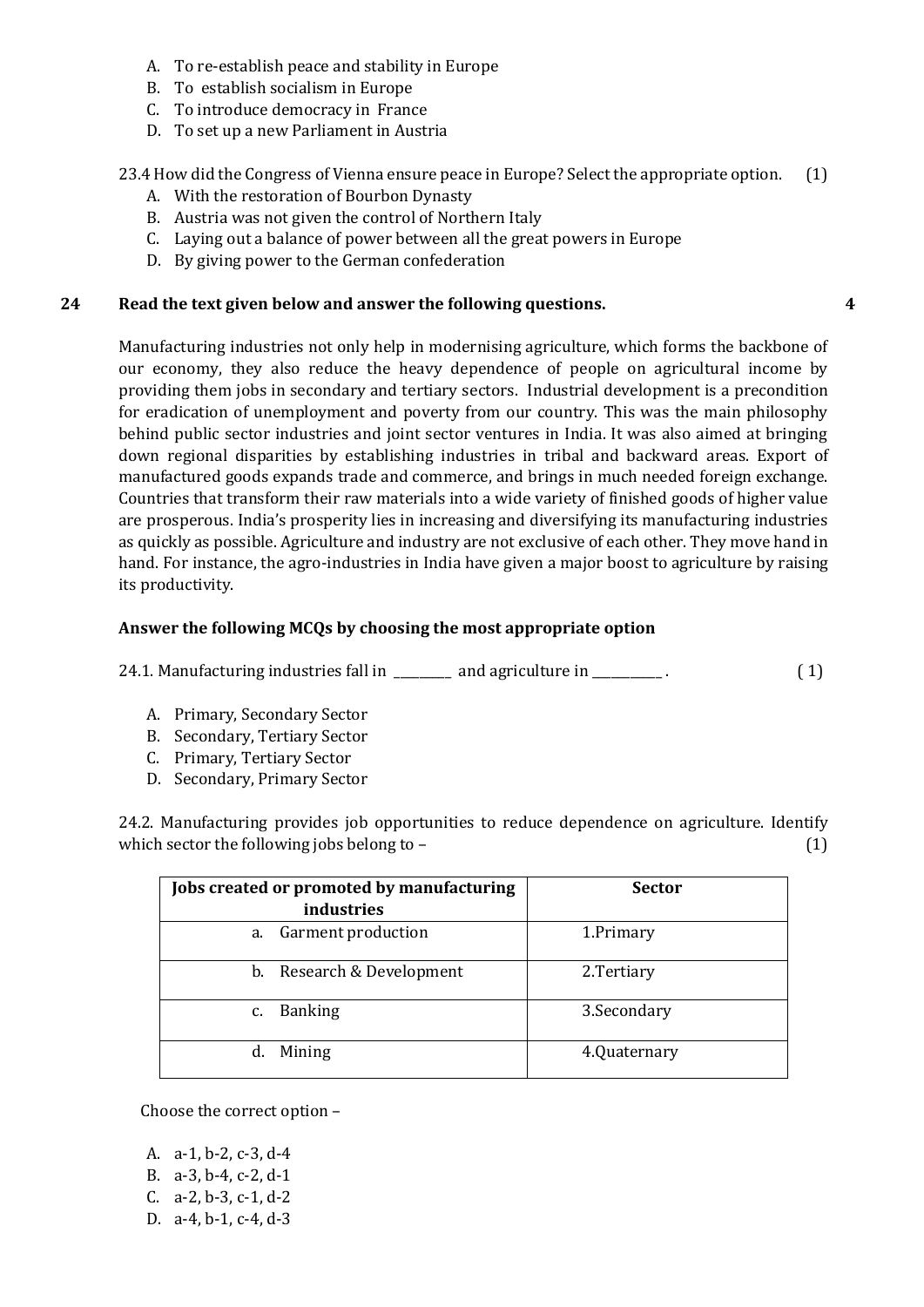# 24.3. Which of the following options does not help in modernising agriculture? (1)

- A. Manufacturing farm equipment
- B. Providing unskilled labour force
- C. Supplying fertilizers and pesticides
- D. Producing tube well pumps and sprinklers

24.4. In order to attract foreign manufacturing firms, a country needs to develop - (1)

- A. Agrarian facilities
- B. Cultivable lands
- C. Media facilities
- D. Infrastructure facilities

# **25** Read the given extract and answer the following questions.

In a democracy, we are most concerned with ensuring that people will have the right to choose their rulers and people will have control over the rulers. Whenever possible and necessary, citizens should be able to participate in decision making, that affects them all. Therefore, the most basic outcome of democracy should be that it produces a government that is accountable to the citizens, and responsive to the needs and expectations of the citizens. Some people think that democracy produces less effective government. It is, of course, true that non-democratic rulers are very quick and efficient in decision making and implementation, whereas, democracy is based on the idea of deliberation and negotiation. So, some delay is bound to take place. But, because it has followed procedures, its decisions may be both more acceptable to the people and more effective. Moreover, when citizens want to know if a decision was taken through the correct procedures, they can find this out. They have the right and the means to examine the process of decision making. This is known as transparency. This factor is often missing from a non-democratic government. There is another aspect in which democratic government is certainly better than its alternatives: democratic government is legitimate government. It may be slow, less efficient, not always very responsive, or clean. But a democratic government is people's own government.

# **Answer the following MCQs by choosing the most appropriate option**

25.1. People's right to choose their own rulers is called as the – (1)

- A. Right to Initiate
- B. Right to Plebiscite
- C. Right to Vote
- D. Right to Referendum

# 25.2. Which of the following options helps in promoting transparency in the governance? (1)

- A. Right to education
- B. Right to information
- C. Right against exploitation
- D. Right to speech and expression

# 25.3. \_\_\_\_\_\_\_\_\_\_\_\_\_\_\_\_\_\_\_\_\_\_\_\_\_\_ make/s the government legitimate. (1)

- A. Credibility of politicians
- B. People's movements
- C. Free and fair elections
- D. Holding of powers

**4**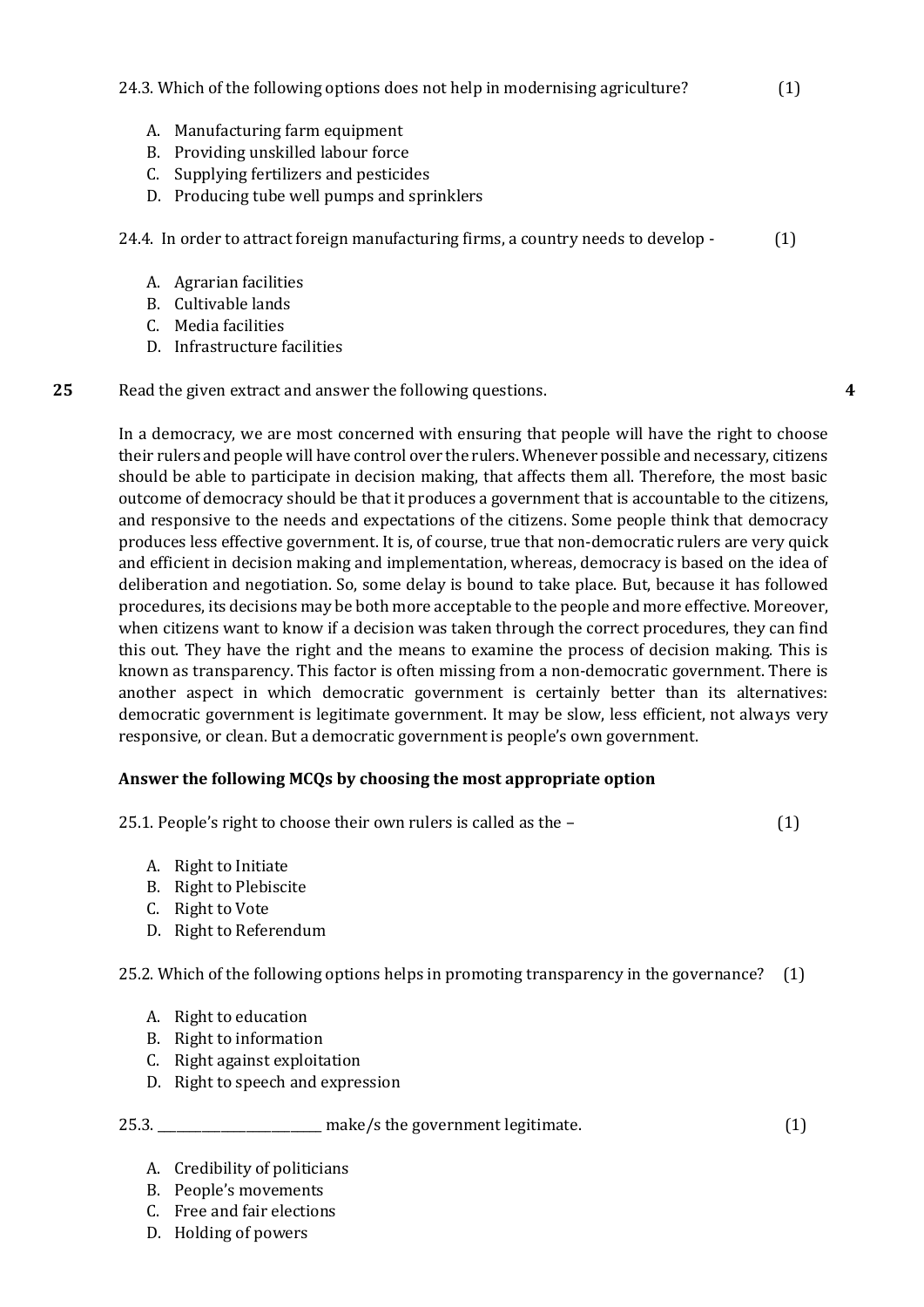- A. Taken swiftly and implemented quickly
- B. Taken by giving privileges to the people
- C. Taken through elites' votes
- D. Taken after following due processes

# **26** Read the source given below and answer the following questions -

Ford Motors, an American company, is one of the world's largest automobile manufacturers with production spread over 26 countries of the world. Ford Motors came to India in 1995 and spent Rs. 1700 crore to set up a large plant near Chennai. This was done in collaboration with Mahindra and Mahindra, a major Indian manufacturer of jeeps and trucks. By the year 2004, Ford Motors was selling 27,000 cars in the Indian markets, while 24,000 cars were exported from India to South Africa, Mexico and Brazil. The company wanted to develop Ford India as a component supplying base for its other plants across the globe.

#### **Answer the following MCQs by choosing the most appropriate option**

26.1. The passage given above relates to which of the following options? (1)

- A. Increased employment
- B. Foreign investment
- C. Foreign collaboration
- D. International competition

26.2. According to the given passage, Ford Motors can be termed as a Multi-National Company based on which of the following options? (1)

- A. Production of different types of automobiles
- B. Largest automobile manufacturer in the world
- C. Because of largescale exports of cars across globe
- D. Industrial and commercial ventures across globe
- 26.3. By setting up their production plants in India, Ford Motors wanted to (1)
	- A. Collaborate with a leading Indian Automobile company
	- B. Satisfy the demands of American, African and Indian markets
	- C. Tap the benefits of low-cost production and a large market
	- D. Take over small automobile manufacturing units in India
- 26.4. 'Ford Motors' wish to develop Ford India as a component supplying base for its other plants across the globe is an evidence of - (1) (1)
	- A. Promoting local industries of India
	- B. Merging trade from different countries
	- C. Supplying jobs to factory workers in India
	- D. Interlinking of production across countries

# **SECTION D**

# **(5x5=25)**

**4**

**27** How did people belonging to different communities, regions or language groups develop a sense **5**of collective belonging in the nineteenth century India? Explain.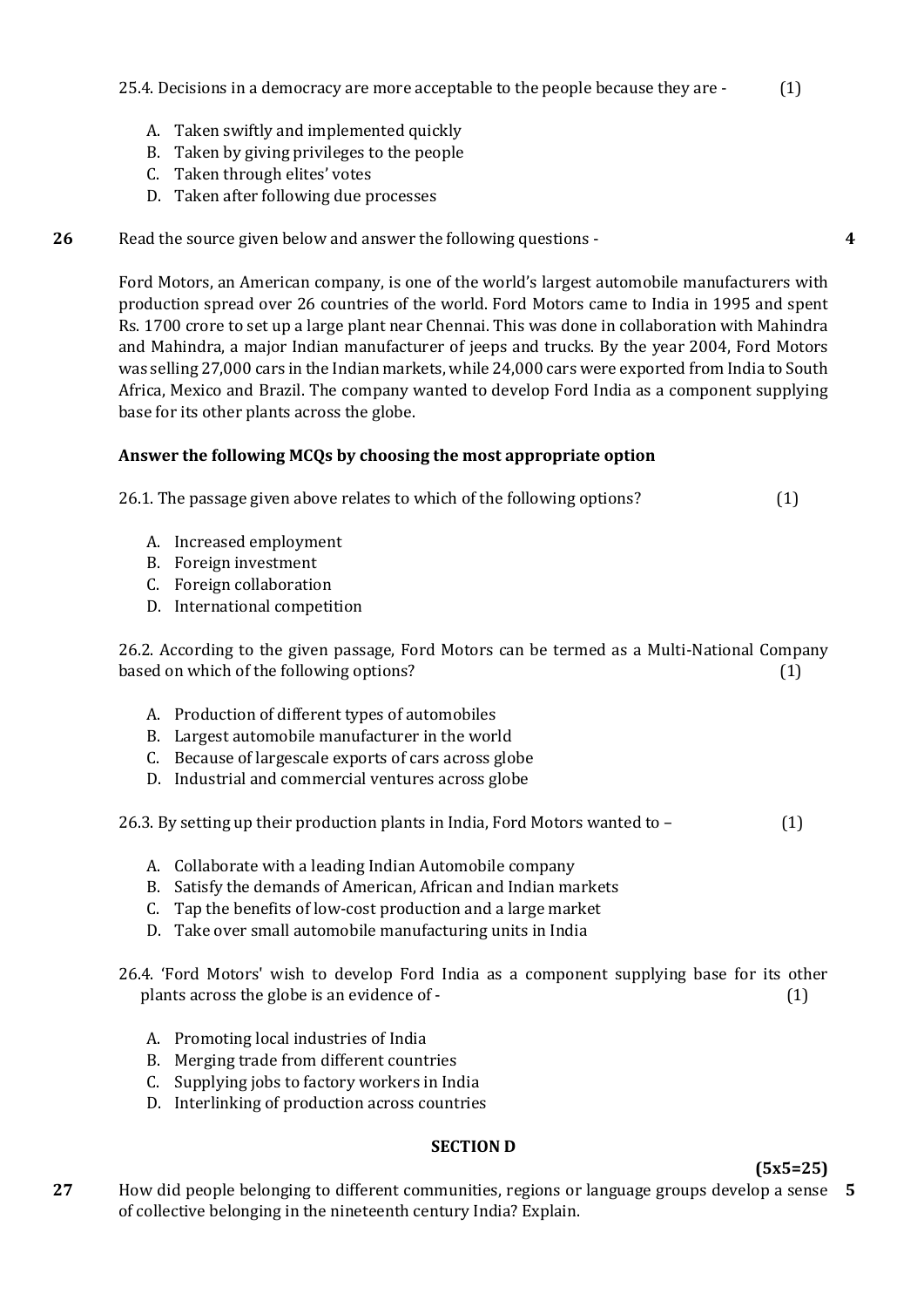|      | Explain the meaning and notion of 'Swaraj' as perceived by the plantation workers. How did they<br>respond to the call of 'the Non - Cooperation movement'? | $\mathbf{2}$<br>+<br>3<br>=<br>5 |  |  |  |  |
|------|-------------------------------------------------------------------------------------------------------------------------------------------------------------|----------------------------------|--|--|--|--|
| 28   | Describe the role of mass communication in India.<br><b>OR</b>                                                                                              | 5                                |  |  |  |  |
|      | Describe the benefits of Roadways.                                                                                                                          |                                  |  |  |  |  |
| 29   | Suggest and explain any five ways to reform Political Parties in India.                                                                                     | 5                                |  |  |  |  |
| 30   | 'Power sharing is the essence of a democratic government.' Examine the statement.                                                                           |                                  |  |  |  |  |
| 31   | 'Tertiary sector is playing a significant role in the development of Indian Economy'. Justify the<br>statement.                                             |                                  |  |  |  |  |
|      | <b>OR</b>                                                                                                                                                   |                                  |  |  |  |  |
|      | 'Public sector contributes to the economic development of India.' Justify the statement.                                                                    |                                  |  |  |  |  |
|      | <b>SECTION-E</b><br><b>MAP SKILL BASED QUESTION</b>                                                                                                         |                                  |  |  |  |  |
|      | $(2+3=5)$                                                                                                                                                   |                                  |  |  |  |  |
| 32.1 | Two places A and B have been marked on the given outline map of India.<br>Identify them and write their correct names on the lines drawn near them          | $\mathbf{2}$                     |  |  |  |  |
|      | A. Indian National Congress session at this place in 1927                                                                                                   |                                  |  |  |  |  |
|      | Mahatma Gandhi organized a Satyagraha Movement at this place for indigo planters<br>B.                                                                      |                                  |  |  |  |  |
| 32.2 | On the same outline map of India locate and label any THREE of the following with suitable 3<br>Symbols.                                                    |                                  |  |  |  |  |
|      | a. Rana Pratap Sagar Dam                                                                                                                                    |                                  |  |  |  |  |
|      | <b>b.</b> Namrup Thermal Plant                                                                                                                              |                                  |  |  |  |  |
|      | c. Bengaluru Software Technology Park<br><b>d.</b> Vishakhapatnam Port                                                                                      |                                  |  |  |  |  |
|      | Naraura Nuclear Power Plant<br>e.                                                                                                                           |                                  |  |  |  |  |
|      | Note: The following questions are for Visually Impaired Candidates only in lieu of Q. No.32.                                                                | 5                                |  |  |  |  |
|      | <b>Attempt any FIVE questions.</b>                                                                                                                          |                                  |  |  |  |  |
|      | 32.1 Name the State where the session of Indian National Congress was held in 1920.<br>1                                                                    |                                  |  |  |  |  |
|      | 32.2 Name the State where the movement of Indigo planters was started.<br>1                                                                                 |                                  |  |  |  |  |
|      | 32.3 Name the State where the Jallianwala Bagh massacre occurred.<br>1                                                                                      |                                  |  |  |  |  |
|      | 32.4 Name the State where Sardar Sarovar Dam is located.<br>1                                                                                               |                                  |  |  |  |  |
|      | 32.5 Name the State where Bhilai Iron and Steel plant is located.<br>1                                                                                      |                                  |  |  |  |  |
|      | 32.6 Name the State where Pune Software Technology Park is located.<br>1                                                                                    |                                  |  |  |  |  |
|      | 32.7 Name the State where Kochi 'Sea Port' is located.<br>$\mathbf{1}$                                                                                      |                                  |  |  |  |  |

**OR**